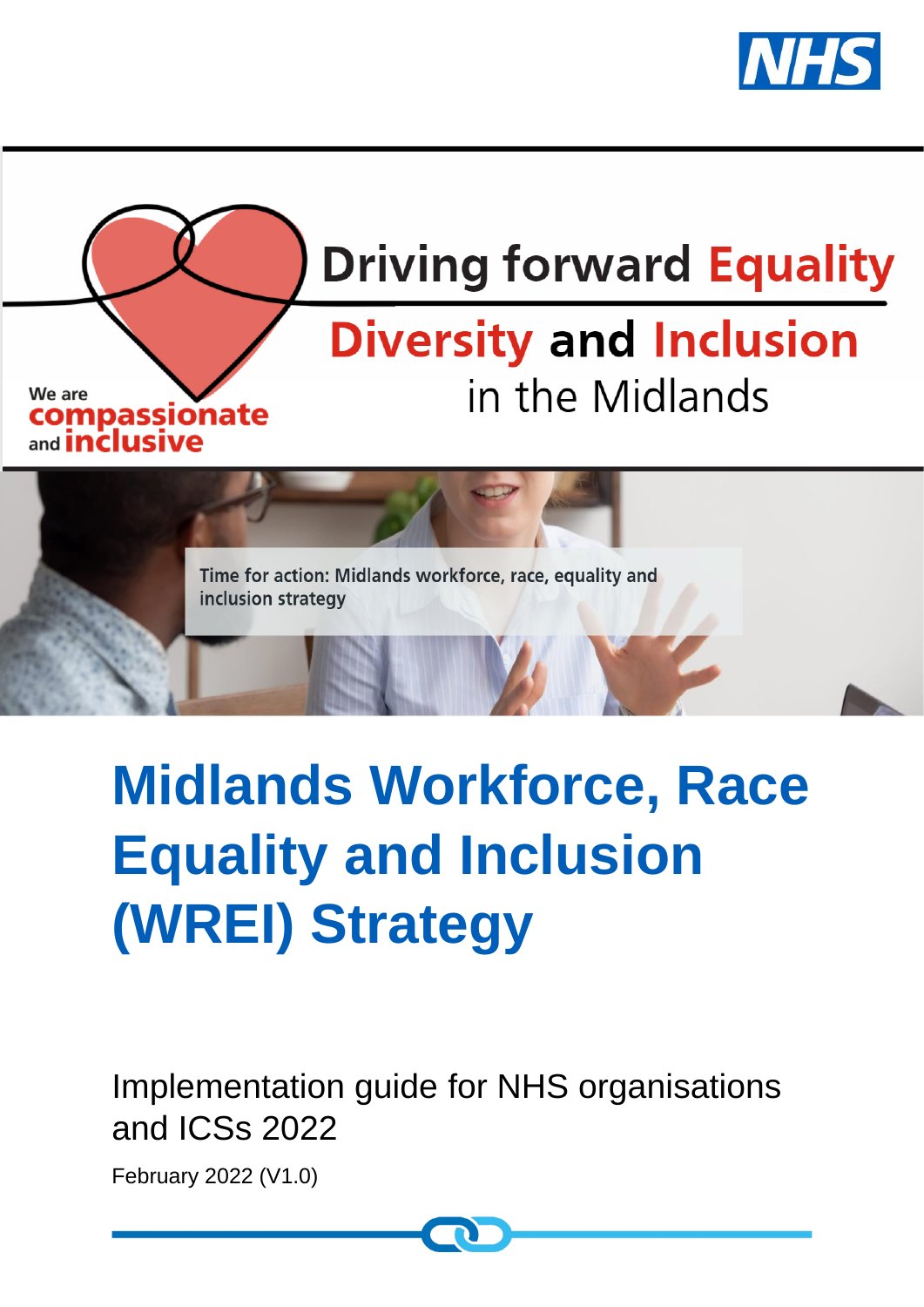

# **Background**

NHS England and NHS Improvement Midlands' Workforce and OD team launched the [Workforce Race Equality and Inclusion \(WREI\) Strategy](https://www.england.nhs.uk/midlands/wrei/) on 27 May 2021. The strategy was developed in collaboration with our 11 ICSs in the Midlands in response to addressing the urgent inequality issues experienced by the workforce as described in the People Plan- [action for all of us](https://www.england.nhs.uk/publication/we-are-the-nhs-people-plan-for-2020-21-action-for-us-all/) and the [phase 3 letter](https://www.england.nhs.uk/coronavirus/wp-content/uploads/sites/52/2020/07/20200731-Phase-3-letter-final-1.pdf) from the executives of NHS England and NHS Improvement.

The Midlands is the second largest ethnically diverse area in England. As such it is pertinent that we remain focused on achieving the goal set out in the strategy. However, we strongly believe in the principles underpinning the strategy and their potential impact on the whole workforce.

The **three principles** that underpin our strategy are:

- **Educate** "We can all learn more about discrimination"
- **Challenge** "We need to work together to challenge racism and other types of discrimination"
- **Support** "We need to support each other to take action"

We believe that if these principles underpin the actions we take, they will make a significant shift in progressing equality and inclusion across all protected characteristics in the Midlands in the next 12 months to five years.

# Aim and objectives

### **The strategy aims to create an anti-racist, compassionate, and inclusive working culture for every member of staff, at all levels within health and social care services in the Midlands.**

The two most important drivers that will help us embed those three principles across all of our actions are leadership and accountability:

- 1. We need both the right leadership, and the most diverse leadership, at all levels within our health care system. Senior managers need to both manage and lead by example.
- 2. Accountability will be the key to the success of the strategy. Anyone, at any level must account for the progress or lack of progress within their organisation.

**Only if those two crucial elements above are embedded in the health and social care culture, will our organisations be able to effectively tackle institutional racism.** 

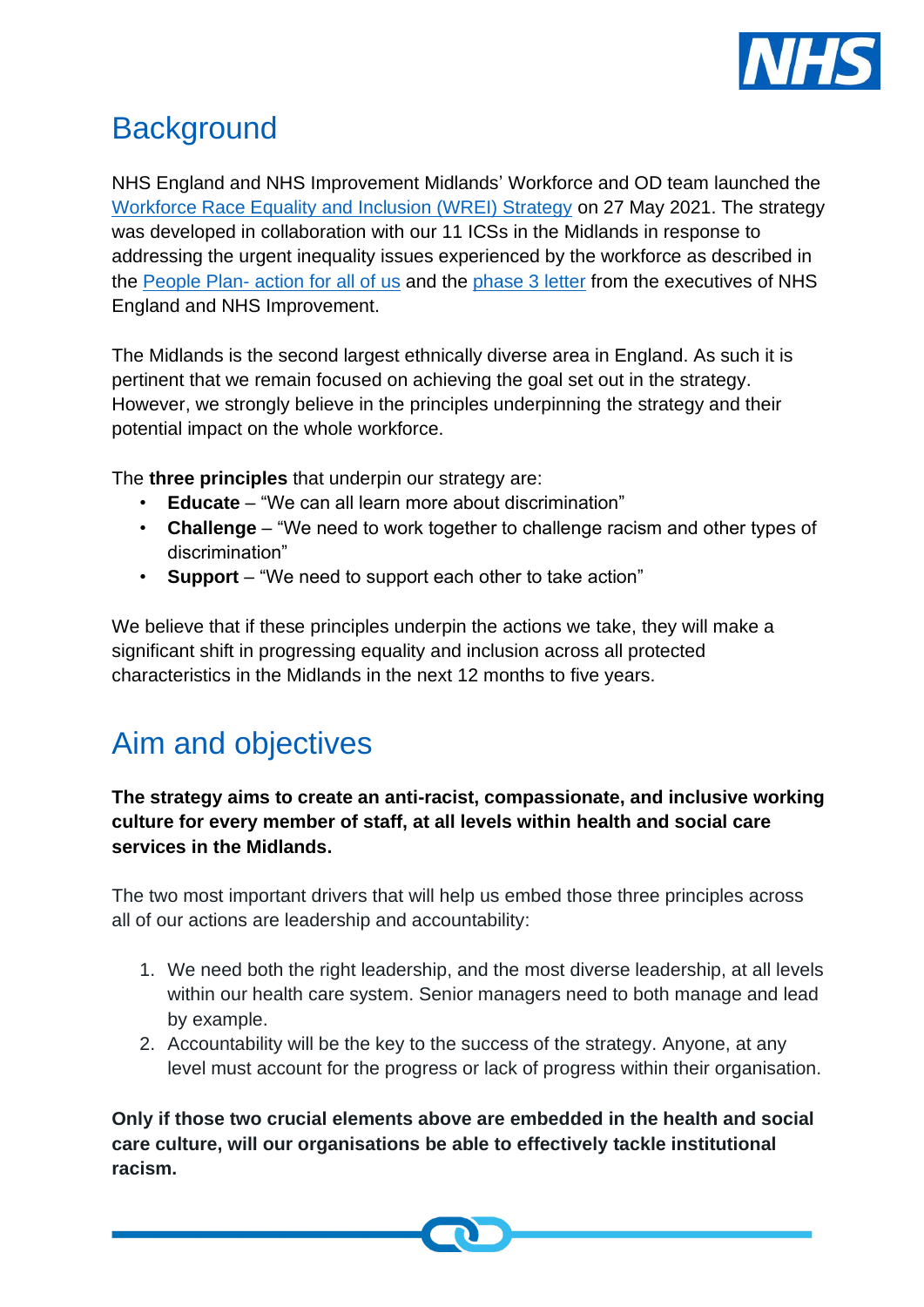

NHSE/I Midlands have put this guide together to support organisations and ICSs to embed the strategy. We recognise the importance of making sure organisations have access to a wide range of resources, information, and support to implement the recommendations within the strategy effectively.

This guidance has been developed to achieve the following objectives:

- 1. Act as a short guide to support organisations to implement the strategy
- 2. Provide resources including good practice, evidence-based research and lived experience of colleagues in the Midlands.

This guidance is a working document and therefore will be reviewed and updated in collaboration with stakeholders in the region. We encourage organisations to provide us with feedback, share good practice and contribute to its development by emailing us at [nhsi.midlandsedi@nhs.net.](mailto:nhsi.midlandsedi@nhs.net)

# Tips on how you can implement the strategy

Here's a checklist of activity to consider if you are in the early stages of implementation:

- 1. Board to sign off and endorse the strategy and this should include:
	- a. Each member of the Executive to make an individual commitment to the action they will take.
	- b. Board members to take personal responsibility and allow the workforce to hold them accountable in achieving their objectives.
	- c. Board to ensure that these principles are reflected in the senior leadership team and managers commitment across all levels.
	- d. Commitment to designated EDI resources.
- 2. Organisations and systems to use the principles of challenge, educate and support within all EDI initiatives.
- 3. All organisations within an ICS must collaboratively create the right governance structure to ensure staff networks are central to the decision-making process.
- 4. Use the [WREI Self-Assessment Tool](https://www.england.nhs.uk/midlands/wp-content/uploads/sites/46/2022/02/WREI-System-self-assessment-tool-V2-120821.xlsx) to monitor progress against the required outcomes within the strategy.
- 5. Staff lived experience is essential if the strategy is to be a success. Therefore, all organisations must consider the following:
	- a. Develop accessible and inclusive feedback mechanisms.
	- b. Do not rely solely on annual staff surveys, WRES and WDES data.
	- c. Implement a feedback mechanism to capture experience of bullying, harassment and discrimination in the workplace (including confidence and support to speak up).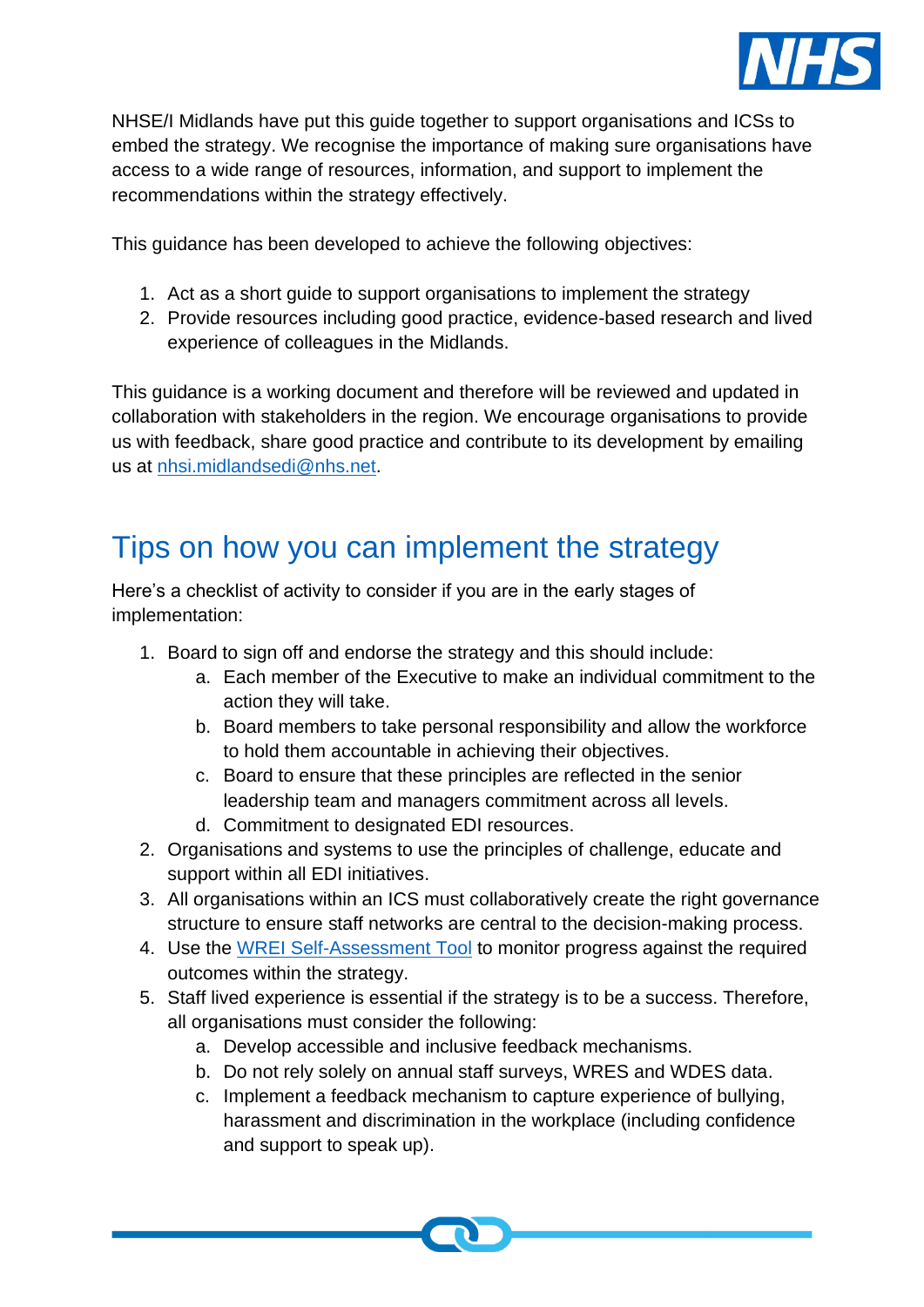

- 6. Organisations and systems must be transparent in sharing good practice on what is working and what is not working.
- 7. Comms team to engage with senior leadership team and EDI Lead to promote the strategy and communicate progress regularly.
- 8. Prioritising objectives pertinent to your workforce
	- $\circ$  Identify the short-term goals [this can be accessed here.](https://www.england.nhs.uk/midlands/wp-content/uploads/sites/46/2022/02/WREI-System-self-assessment-tool-V2-120821.xlsx)
	- o Use your existing WRES and WDES data along with feedback from your staff networks to identify the priorities (within the strategy) for **your organisation.**
	- o Identify quick wins.
- 9. Create a psychologically safe space to start conversation about racism and other forms of discrimination in the workplace.
- 10.Networking- work in an integrated way to draw expertise from health and social care.
- 11.Sharing good practice and lessons learnt be prepared to showcase and share what is working and what is not working which can also be valuable.
- 12.Focus on all the positive aspects of implementing the strategy:
	- a. Improved health and wellbeing for staff and reduced staff absence and sickness.
	- b. Better staff engagement, satisfaction and improved retention.
	- c. Better service provision and outcome for local communities.

# Supporting materials

# Template communications you may wish to adapt or use locally:

## **Internal bulletin copy**

'Time for action: bringing the Midlands Workforce, Race, Equality and Inclusion Strategy to life' by **[insert local EDI Lead / HRD]** 

"Have you heard about the Midlands Workforce, Race, Equality and Inclusion Strategy? Launched in May 2021, the strategy provides a framework which aims to support all NHS organisations, including ours, to create an anti-racist, compassionate and inclusive working culture.

"The [NHS People Plan](https://www.england.nhs.uk/publication/we-are-the-nhs-people-plan-for-2020-21-action-for-us-all/) published in July 2020, emphasised that racism is a problem that needs to be addressed urgently. However, that in no way diminishes the need to address the equality and inclusion needs of people with other protected characteristics.

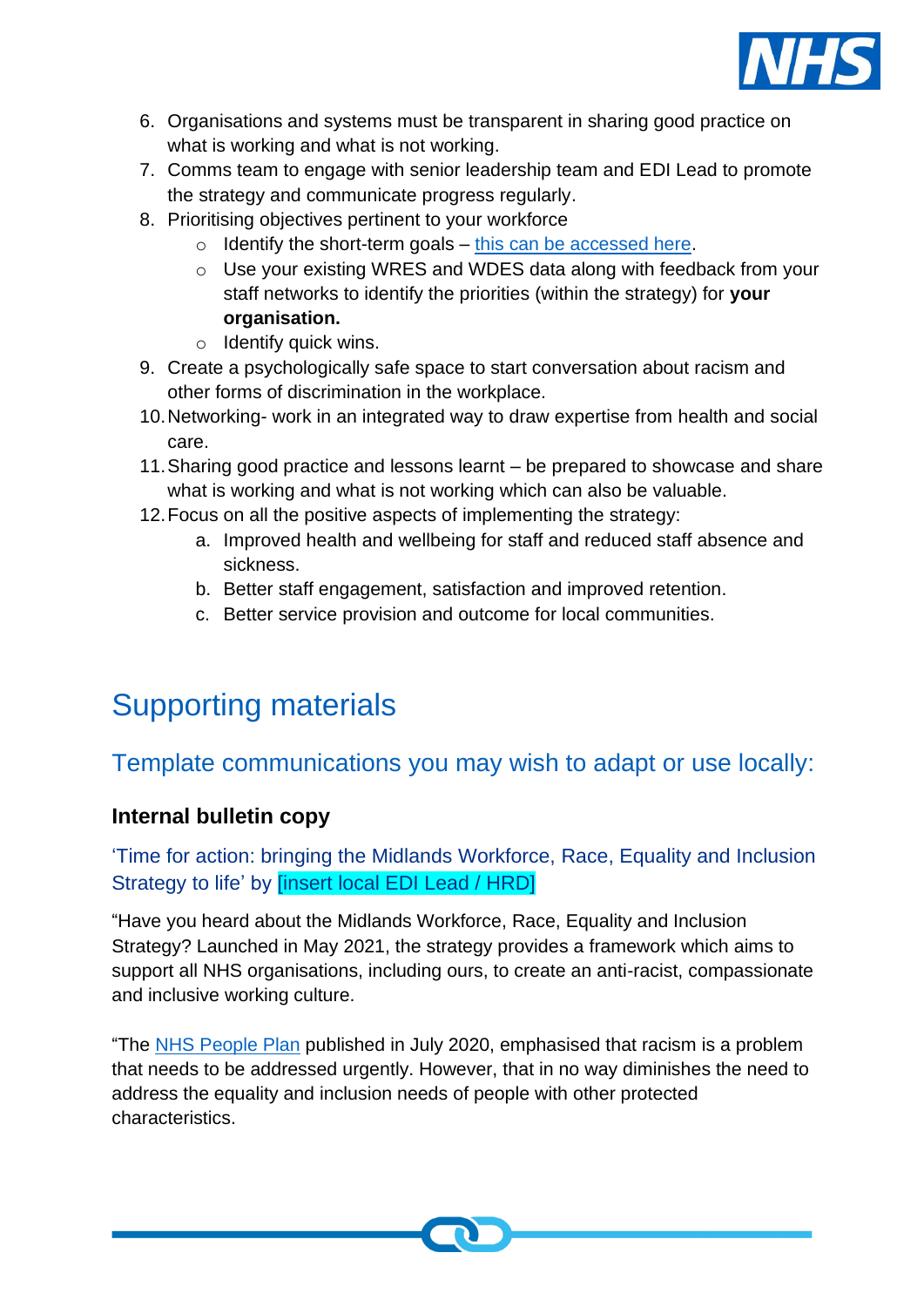

"Research has shown that by addressing race inequalities, this also has a positive impact not only on other staff groups, but on patients' outcome as well. We know that if we have a healthy and inclusive working environment for all our staff, then we can provide a high performing healthcare service that is accessible and inclusive to everyone.

"The strategy sets out what needs to be achieved and the timeframe to reach these goals, but race, equality, and inclusion is everyone's business, and the responsibility to turn this strategy into reality within our organisation rests with each and every one of us.

"At [insert Trust/organisation name] we have already [insert local initiatives / actions already taking place and ways staff can get involved].

"Visit the NHS England and NHS Improvement Midlands website: <https://www.england.nhs.uk/midlands/wrei/> to read more about the strategy and to access resources which aim to educate and support our local discussions on addressing race inequalities."

### **Intranet copy**

We are supporting and embedding the Midlands Workforce Race Equality and Inclusion Strategy to ensure our organisation is inclusive for all of our colleagues and to address race inequality within the NHS.

We know that if we have a healthy and inclusive working environment for all our staff, then we can provide a high performing healthcare service that is accessible and inclusive to everyone.

Visit the NHS England and NHS Improvement Midlands website: <https://www.england.nhs.uk/midlands/wrei/> to read more about the strategy and to access resources which aim to educate and support our local discussions.

[add local data / links to local resources / initiatives] ...

# **Copy for staff social media (e.g. closed Facebook groups)**

At **[insert Trust/organisation name]** we want to continue to create an inclusive and healthy environment for the entire workforce, and therefore we will be supporting and embedding the Midlands Workforce Race Equality and Inclusion (WREI) Strategy.

Research has shown that by addressing race inequalities, this also has a positive impact not only on other staff groups, but on patients' outcome as well.

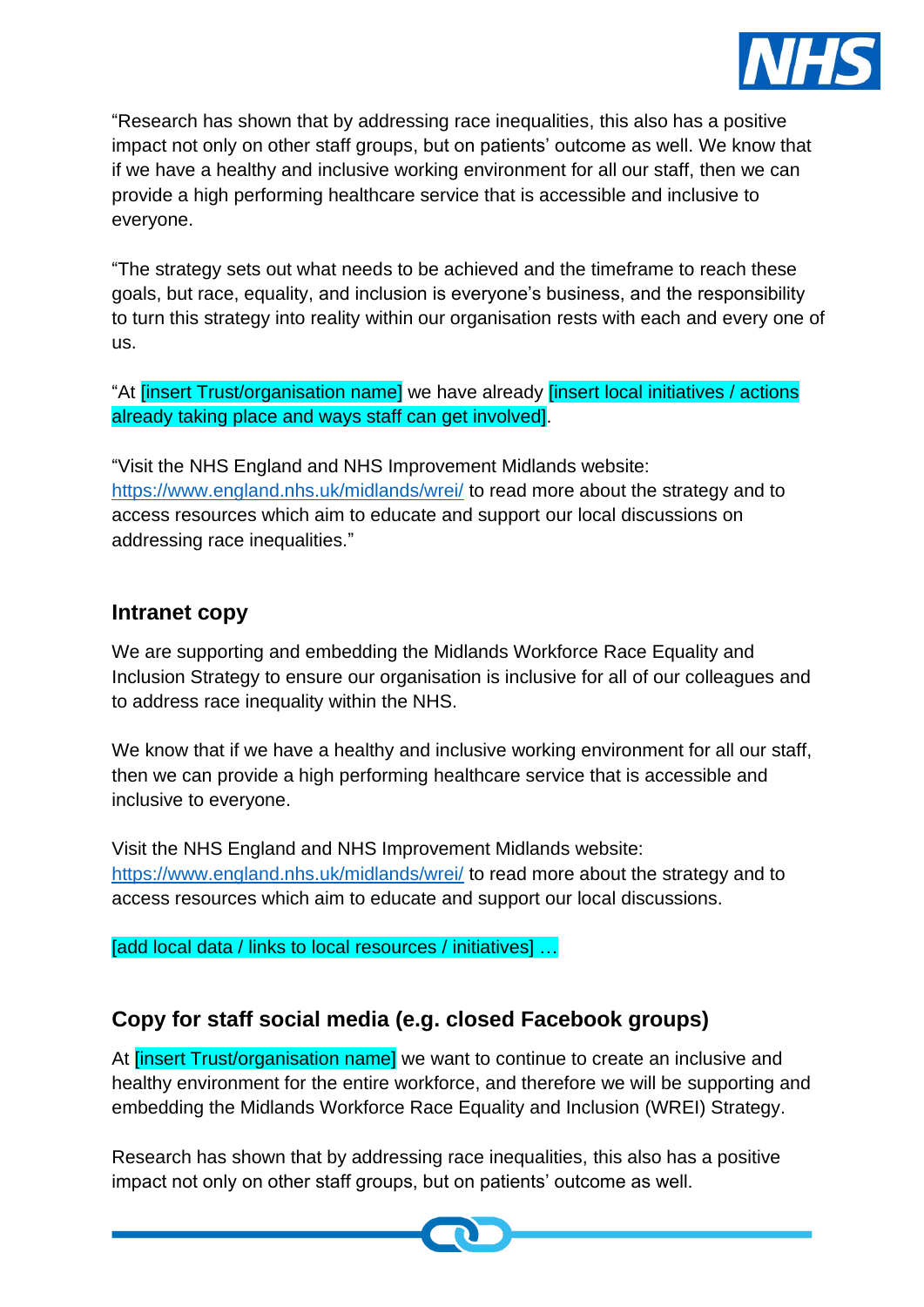

We would like to encourage all colleagues to learn more about racial discrimination, to feel confident to challenge and to support each other to take action. There are materials available on the Midlands WREI website <https://www.england.nhs.uk/midlands/wrei/> which aim to educate and support our local

discussions on addressing race inequalities.

We also have *[add links to local resources / initiatives]* ...

# Additional resources

### **Videos: Let's talk about race**

#### **The White Ally: Steve Morrison**

Steve Morrison, Regional Director of Workforce and OD at NHS England and NHS Improvement (Midlands), talks about what it means to be a white ally and the importance of recognising white privilege in tackling racism. This film is a short introduction to the strategy.

• <https://youtu.be/2DqkzSYjbmk>

#### **The Cultural Ambassador: Suresh Packiam**

Suresh Packiam, a trained cultural ambassador and a BME leader, talks about the positive impact cultural ambassadors have in addressing racism. This short video also highlights one of the biggest obstacles we face in moving the race equality agenda forward.

• <https://youtu.be/cFBxCisadX8>

#### **How my lived experience has shaped me: Shajeda Ahmed**

Shajeda Ahmed, a senior female BME leader, shares her lived experience of racism and how this has shaped who she is today. Shajeda talks about how we can create an anti-racist and inclusive working environment.

• <https://youtu.be/aa5fiRxIUYg>

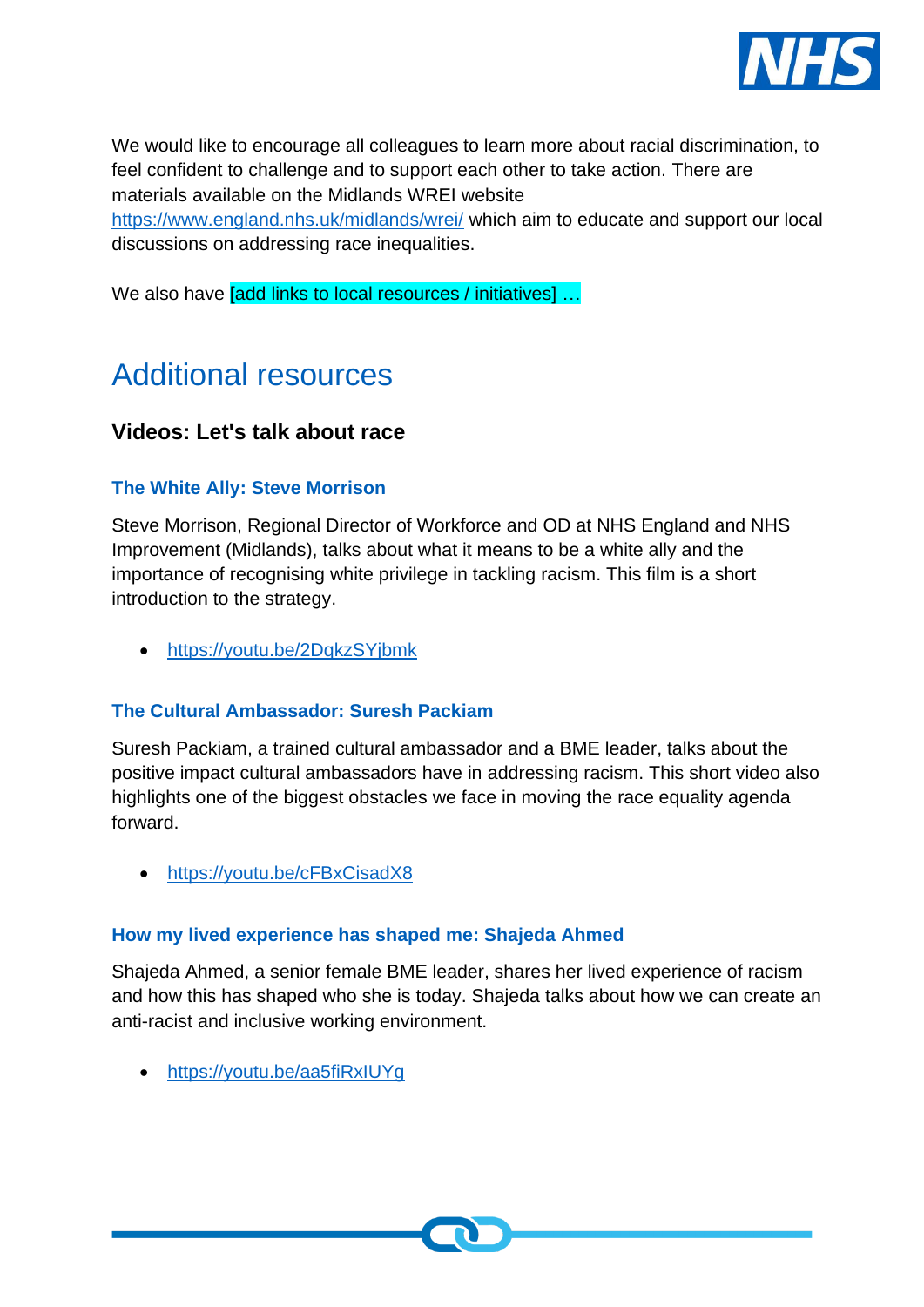

#### **A bit of me: Byron Batten**

A social worker by background, now working as a senior leader; Byron Batten, Head of Inclusion-Improvement, Communication and Engagement at UHB, talks about how racism has impacted on him and his journey in life. Byron advocates for organisations to enable colleagues to bring their whole selves to work.

• <https://youtu.be/m6jCxE2Yf-c>

#### **The pace of change: Byron Batten**

Byron Batten shares his perspective about how great the NHS is to work for, but also how much progress is still needed to address racism affecting some of our Black, Asian and other ethnic minorities colleagues in the workplace.

• [https://youtu.be/0kr\\_mfMd1dA](https://youtu.be/0kr_mfMd1dA)

#### **What white allyship ISN'T: Lenea Nyamapfeka**

Lenea Nyamapfeka works as an Equality and Inclusion Compliance Manager and also as a WRES Expert. Lenea talks about what white allyship isn't, as well as providing food for thoughts for those wanting to be an ally.

• https://youtu.be/ftddHMYp1IE

#### **The right fit: Mwamba Bennett**

Mwamba Bennett, a Senior Contract Manager, explains how equality of opportunity can be misunderstood and that we need to do better to involve people with lived experience of racism to improve policy and practices. Mwamba believes that the Black Lives Matter movement has created some positive shift.

• <https://youtu.be/C5Vv6d4BC28>

#### **The Advocate: Jennifer Pearson**

Jennifer Pearson, an experienced leader and a lead nurse in the Midlands speaks about the power of staff voice. Jennifer believes that we have made some positive shift in creating space for minority staff to be heard and have their say but the pace of change in achieving fairness and equality is too slow.

• [https://youtu.be/a\\_HyhMWDK-U](https://youtu.be/a_HyhMWDK-U)